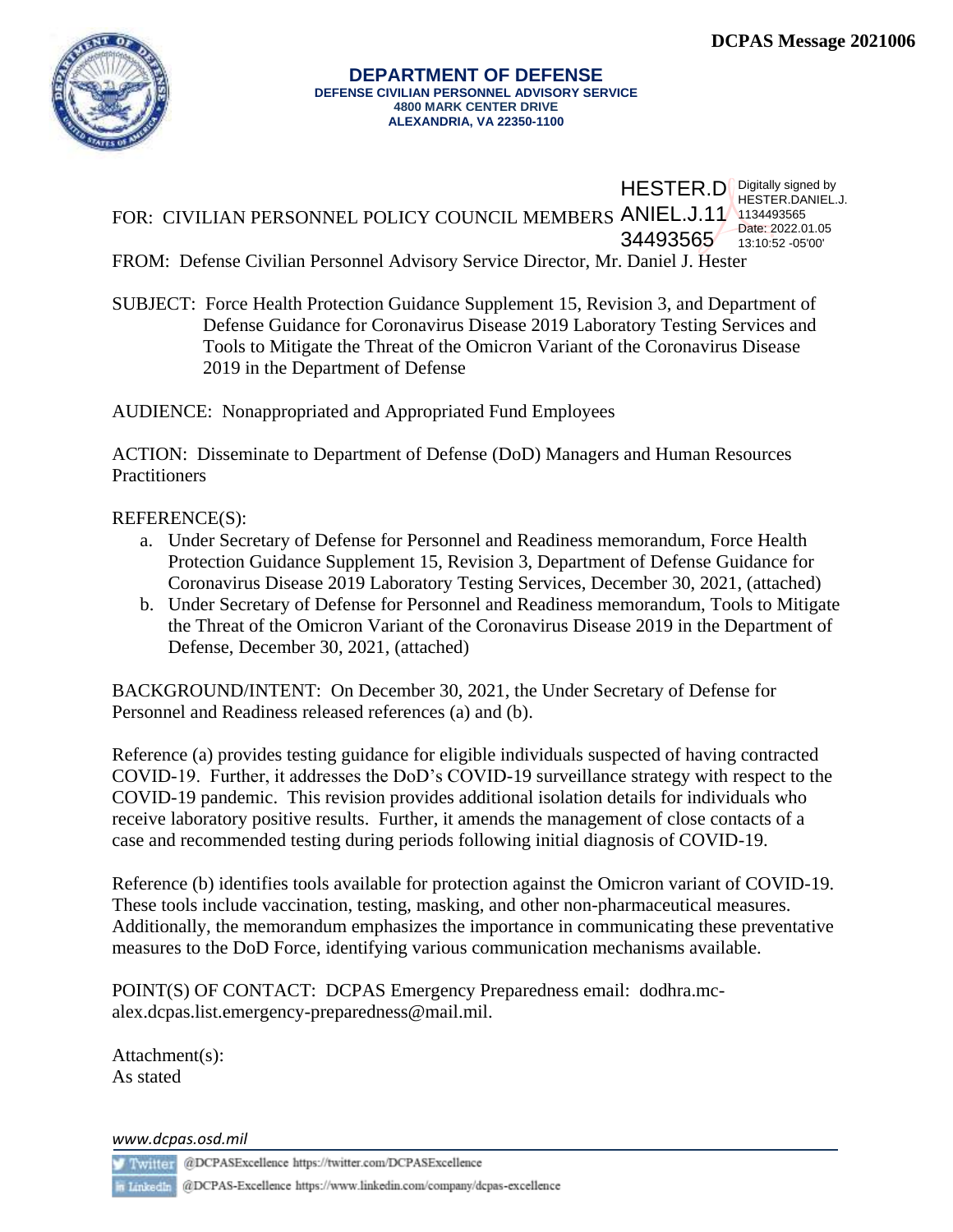

#### UNDER SECRETARY OF DEFENSE 4OOO DEFENSE PENTAGON WASHINGTON, D.C. 20301-4000

# DEC 3 0 <sup>2021</sup>

### MEMORANDUM FOR SENIOR PENTAGON LEADERSHIP COMMANDERS OF THE COMBATANT COMMANDS DEFENSE AGENCY AND DOD FIELD ACTIVITY DIRECTORS

### SUBJECT: Force Health Protection Guidance (Supplement 15) Revision 3 - Department of Defense Guidance for Coronavirus Disease 2019 Laboratory Testing Services

This memorandum updates previous DoD coronavirus disease 2019 (COVID-I9) laboratory testing guidance and rescinds and replaces reference  $(a)$ .<sup>1</sup> This force health protection (FHP) supplement provides guidance on COVID-19 testing for eligible persons suspected of having contracted COVID-19, and applies Centers for Disease Control and Prevention (CDC) testing guidance in the DoD context. DoD Components will continue to employ clinical diagnostic testing<sup>2</sup> in accordance with this guidance. This guidance also supports the DoD surveillance strategy for the COVID-19 pandemic response with complementary health surveillance activities, screening, asymptomatic testing, and sentinel screening testing surveillance consistent with applicable law and in accordance with reference (b).

## Testing Considerations

- $\bullet$ Health care providers will use their clinical judgment and awareness of laboratory testing resource availability, and will work closely with local and installation public health authorities or Public Health Emergency officers, to guide COVID-l9 diagnostic testing. See the Attachment 1 for case management and disposition guidance. Providers are encouraged to test for other causes ofrespiratory illness as clinically indicated.
- Asymptomatic individuals may be tested based on a clinician's judgment and as a deemed appropriate by public health professionals and in accordance with reference (c).
- DoD Components must ensure appropriate infection prevention and control procedures are followed throughout the entire testing process. This includes employing the appropriate biosafety precautions when collecting and handling specimens, consistent with CDC guidance. a

#### DoD Laboratories and Tests

• Overall DoD COVID-19 testing capabilities are synchronized by the Under Secretary of Defense for Personnel and Readiness, in accordance with reference (d), through the Assistant Secretary of Defense for Health Affairs (ASD(HA)).

<sup>&</sup>lt;sup>1</sup> References are listed in Attachment 2.

<sup>&</sup>lt;sup>2</sup> Testing in this guidance refers to tests that utilize molecular, or when clinically indicated, antigen testing methods.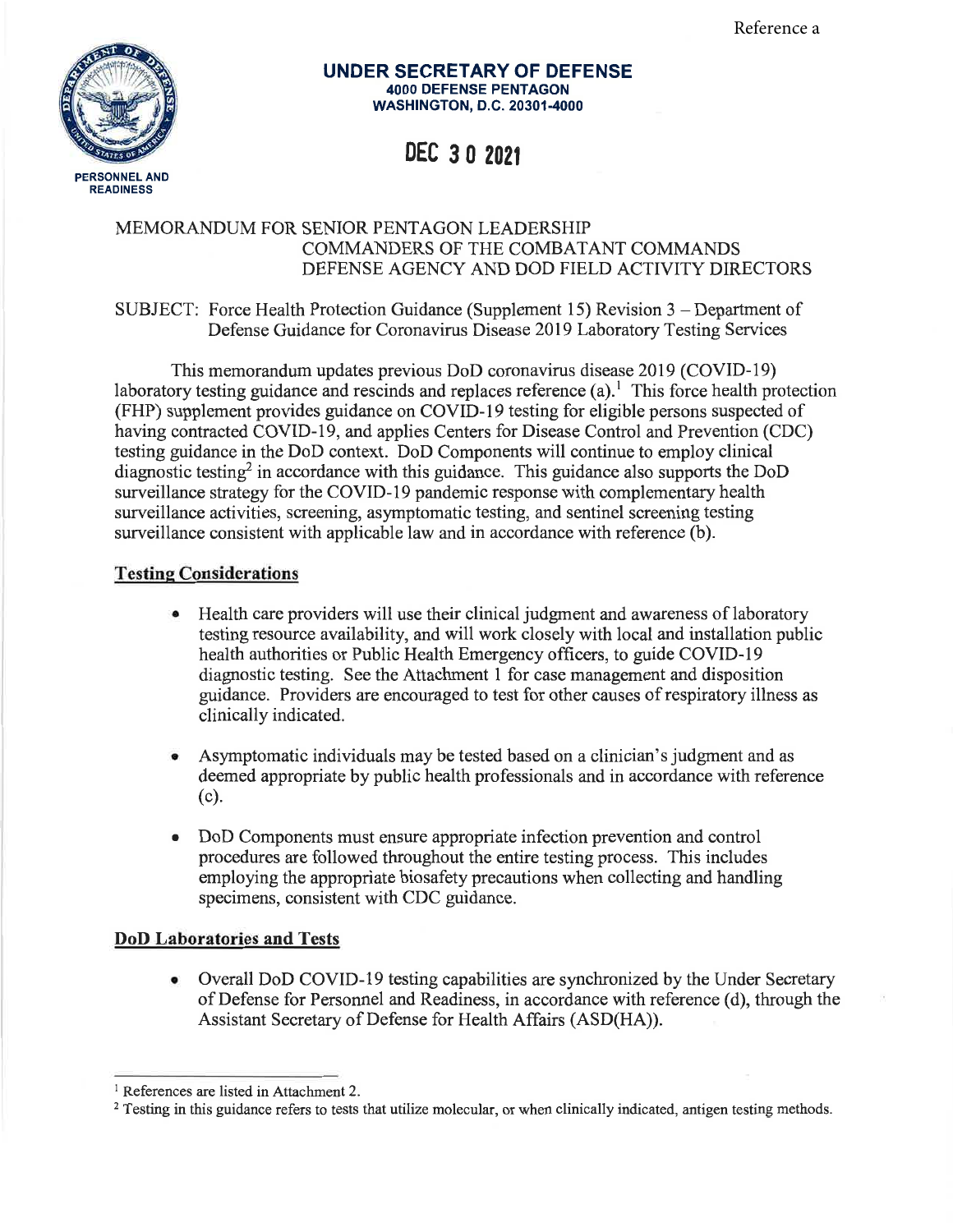- $\bullet$ DoD is committed to maximizing testing capability for operational needs and to increasing standardization and synchronization across the Department. However, differences among operational environments, deployment cycles, and congregate setting limitations drive differences in testing demands to mitigate operational risk. This testing includes molecular tests and, for certain limited circumstances, altemative options such as serial antigen testing.
- o DoD Components will ensure that diagnostic testing and screening testing are conducted at laboratories designated by the Defense Health Agency's (DHA) Center for Laboratory Medicine Services (CLMS). CLMS manages diagnostic and screening testing policy, certification, and exceptions in accordance with reference (c). CLMS may be contacted at: dha.ncr.clinic-support.mbx.clms@mail.mil.
- $\bullet$ DoD Components must comply with Food and Drug Administration (FDA) regulations for diagnostic testing and screening testing, including compliance with COVID-19 emergency use authorizations (EUAs), and reference (c). The FDA COVID-l9 EUA list is available at: https://www.fda.gov/medicaldevices/coronavirus-disease-2019-covid-19-emergency-use-authorizationsmedical-devices/vitro-diagnostics-euas.
- DoD Components may consider non-clinical, Research Use Only molecular tests<sup>3</sup> for surveillance testing using a pooled specimen testing protocol, consistent with applicable law and regulations. Results from any positive pools will only be reported in aggregate and must not be placed into any individual's medical record. Any positive pool must be followed by testing every individual sample in that pool with an FDA EUA-authorized molecular test, or an FDA-cleared or -approved test (when available), and performed in a clinical laboratory registered by CLMS, or an equivalent civilian laboratory in accordance with reference (c). o
- FDA EUA-authorized diagnostic and screening tests that are authorized for pooled testing for screening testing purposes may be performed at Clinical Laboratory Improvement Program-registered laboratories, in accordance with the terms of the applicable EUA. a
- DoD Components must coordinate planned updates to pooled testing protocols with the ASD(HA). Each Military Department will retain authority to prioritize pooled testing populations and assignments to Military Department pooled testing laboratories and resources. a
- DoD Components are encouraged to employ next-generation sequencing (NGS) technology for COVID-I9 surveillance testing. As with testing completed via pooled testing, testing requirements using NGS must be coordinated with the ASD(HA). a
- DoD Components must record COVID-19 diagnostic and screening testing results in the electronic health record or occupational health record of the individual tested in accordance with reference (e) and in accordance with applicable processes for DoD a

<sup>&</sup>lt;sup>3</sup> Research Use Only assays are products in the laboratory research phase of development and are not approved for clinical diagnostic use (https://www.fda.gov/media/87374/download).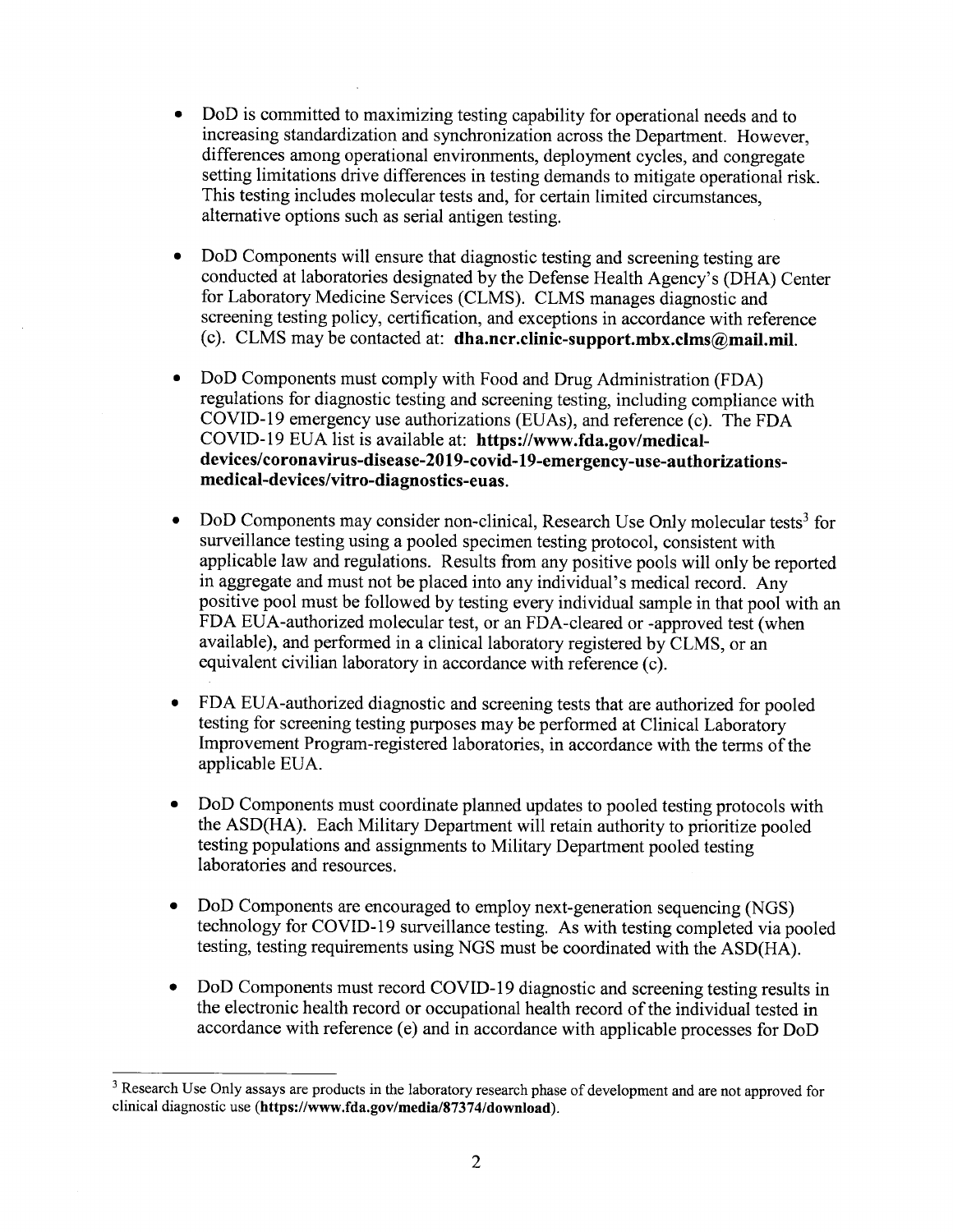contractor personnel. DHA will assist DoD Components, as needed, to ensure this occurs.

## Eligibilitv of DoD Personnel. Other Beneficiaries. and Other Populations for Testing

- DoD Components may test Service members (including members of the Reserve Components when on active duty for a period of more than 30 days, or on full-time National Guard duty of more than 30 days) in accordance with this guidance. Reserve Component Service members on active duty for a period of 30 days or less will follow their Component's guidelines.
- DoD civilian employees (who are not otherwise eligible DoD health care beneficiaries) may be offered testing in accordance with this guidance and reference (f) if they would otherwise be restricted from the workplace under reference  $(g)$  and their supervisor has determined that their presence is required in the DoD workplace or testing is required for official travel o
- Eligible DoD beneficiaries may be offered testing in accordance with this guidance.
- $\bullet$ DoD contractor personnel may be offered testing, subject to available funding, if such testing is necessary to support mission requirements and is consistent with applicable contracts (for example, if testing is explicitly called for under the contract, or if testing is required to access a DoD facility, the contractor personnel must access the DoD facility to perform under the contract, and the contract requires contractor personnel to abide by facility access requirements). DoD contracting officers may also modify existing contracts to require contractors to test their personnel, or to permit DoD to test their personnel, as necessary to support mission requirements and subject to available funding.
- o For testing of foreign national employees in locations outside the United States, DoD Components should refer to country-specific labor agreements or contracts and consult with supporting legal counsel for guidance and any limitations concerning such tests.

DoD FHP documents are available at:

https://www.defense.gov/Spotlights/Coronavirus-DOD-Response/Latest-DOD-Guidance/. Please direct any questions or comments to the following email address: dha.ncr.ha-support. list.policy-hrpo-kmc-owners@mail.mil.

Mixmc - 4.

Gilbert R. Cisneros, Jr

Attachments: As stated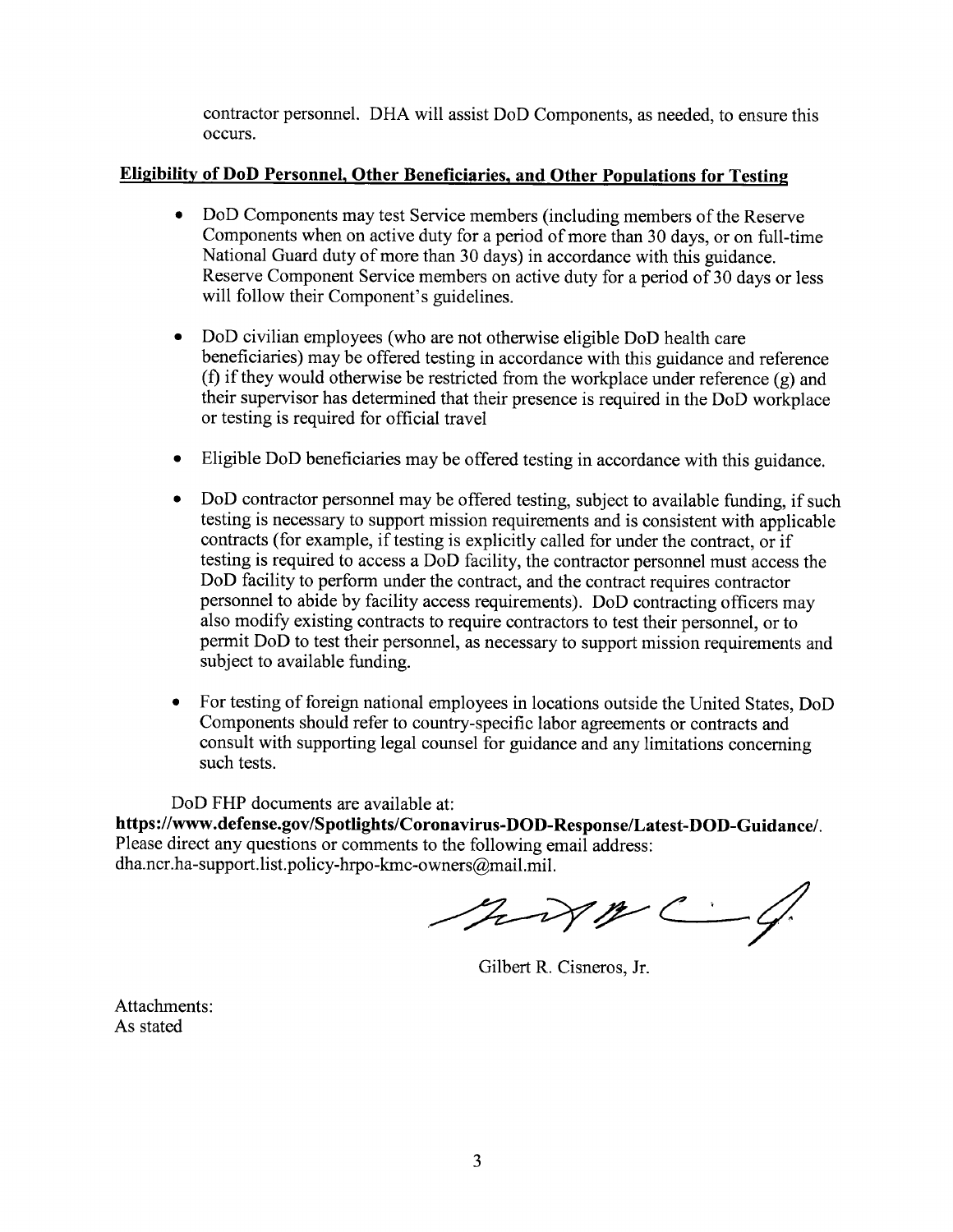## ATTACHMENT <sup>1</sup> Clinical Testing and Case Management - COVID-19

The guidance below is applicable to Service members. It is recommended for DoD family members, DoD civilian employees, and DoD contractor personnel. DoD civilian employees and DoD contractor personnel may be restricted from workplace access at DoD facilities in accordance with current workplace safety guidance and reference (g). DoD family members, DoD civilian employees, and DoD contractor personnel may be subject to pre-travel testing as required by reference (h) and must follow applicable host nation requirements.

## Testing an Individual in a Clinical Setting:

- Test based on clinical judgment and public health considerations.
	- o If laboratory positive: Regardless of vaccination status, the individual becomes <sup>a</sup> COVID-I9 case and must be isolated.
		- The individual will stay isolated for 5 days (day 0 is the day of specimen collection).<br>■ The individual may leave isolation after 5 days if no symptoms are present or if they
		- The individual may leave isolation after 5 days, if no symptoms are present or if they are afebrile for more than24 hours and any remaining symptoms are resolving. Mask wearing must continue for 5 days after leaving isolation when around others, even if mask wearing is not otherwise required by DoD guidance.
		- ' If fever, shortness of breath, or severe fatigue start or persist, the individual will stay
		- $\blacksquare$  A negative test is not required to discontinue isolation due to difficulty interpreting persistent positive results. This is consistent with CDC's recommendation to NOT test during the 90-day period following initial diagnosis. This applies to all viral testing methodologies, including antigen testing.
	- o If laboratory negative: The individual should be followed to ensure he/she clinically improves.
		- ' If laboratory negative and asymptomatic or clinically improved: The individual has no restrictions.
		- ' If laboratory negative and the individual does NOT clinically improve or worsens, and no other etiology is found, then consider re-testing the individual for COVID-I9.

## Management of Close Contacts<sup>4</sup> of a Case (as determined by contact tracing):<sup>5</sup>

When the close contact is an individual vaccinated with an FDA licensed or authorized COVID-l9 vaccine, quarantine is required unless the individual has: (l) received an FDA licensed or authorized COVID-I9 booster dose; or (2) it has been less than 6 months since completion of the primary series with an mRNA vaccine (i.e., Pfizer-BioNTech/Comirnaty or Moderna); or (3) it has been less than 2 months since receiving a Johnson and Johnson COVID-19 vaccine dose as a primary vaccination. Regardless of vaccination status, close

 $4$  Close contact is defined as someone who was within 6 feet of a person who has contracted COVID-19 for a cumulative total of l5 minutes or more over a 24-hour period starting from2 days before illness onset (or, for asymptomatic patients, 2 days prior to test specimen collection) until the time the patient is isolated and irrespective of whether the person with COVID-19 or the contact of such a person was wearing a face covering or mask or respiratory personal protective equipment. Not applicable to health care workers when following appropriate infection control precautions.

 $5$  For more information on contact tracing, see: https://www.cdc.gov/coronavirus/2019-ncov/php/contacttracing/contact-tracing-plan/contact-tracing.html.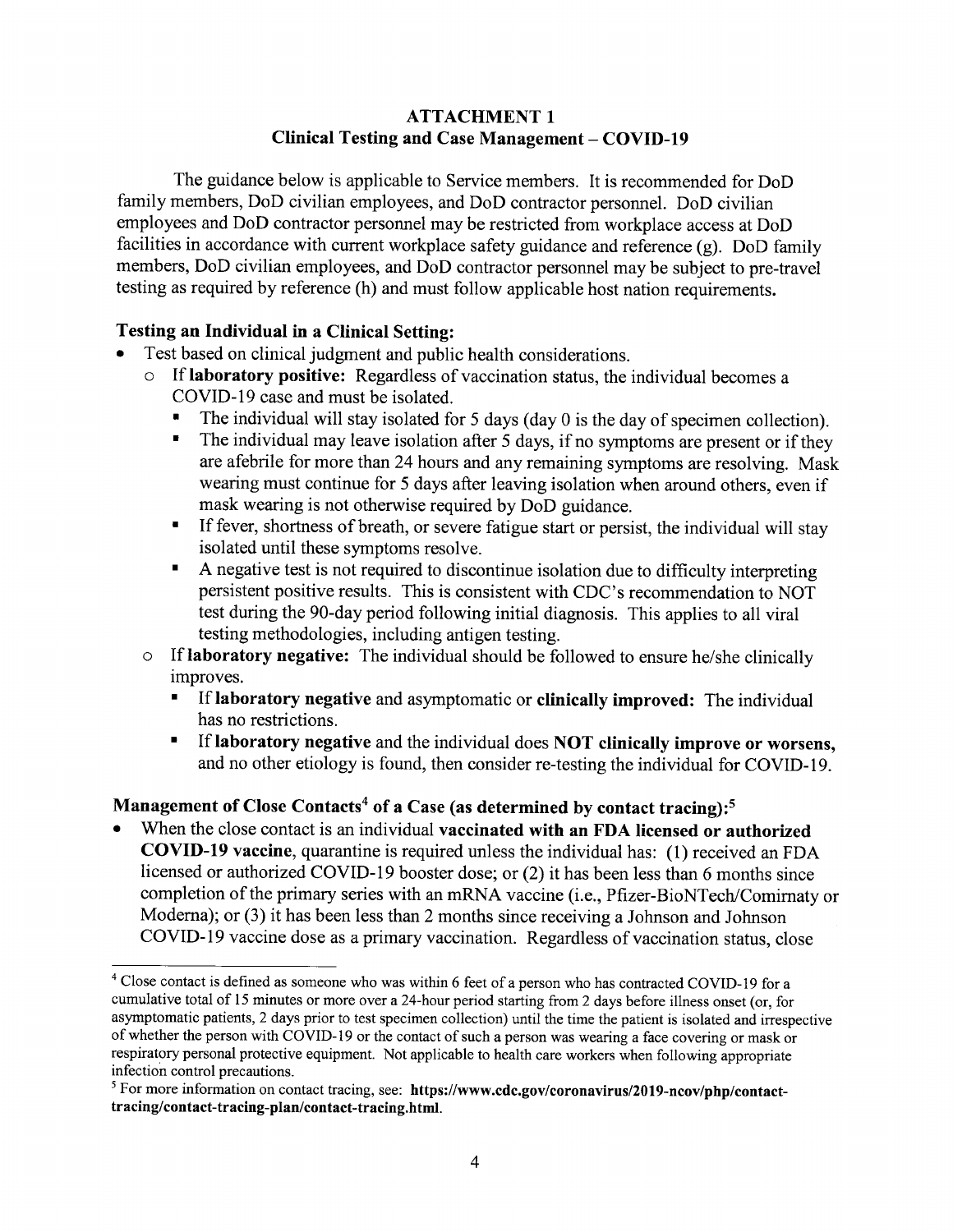contacts must wear a mask around others for 10 days, even if mask wearing is not otherwise required by DoD guidance, and if practical, test on day 3-5 following exposure. If symptoms develop, then the *individual* must get tested and isolate until test results are complete.

- a Close contact individuals who are not fully vaccinated must quarantine for 5 days. The individual should wear a mask at all times when around other individuals, regardless of those individuals' vaccination status, and even if mask wearing is not otherwise required by DoD guidance. Testing should occur on day 3-5 after exposure, if practical. If no symptoms develop, quarantine may end after 5 days, but the individual must continue to wear a mask around others for an additional 5 days (i.e., masks must be worn for a total of 10 days after exposure, to include the time in quarantine). If any symptoms develop at any time, the individual should be tested for COVID-19 and advised to isolate.
- Exceptions to the above protocols for asymptomatic unvaccinated personnel whose presence is required in the workplace may be considered in accordance with reference  $(g)$ . o
- In all situations, for a full 10 days after last contact with a confirmed case, Service members must continue to self-monitor, and practice strict adherence to all non-pharmaceutical intervention mitigation strategies, and, if not fully vaccinated, wear masks that meet specifications in DoD guidance<sup>6</sup>, avoid crowds and practice physical distancing, hand and cough hygiene, maintain adequate indoor ventilation, and perform environmental cleaning and disinfection. In addition, Service members located outside the United States identified as close contacts must follow host-nation policies, as applicable. a

## Testing Quarantined Individuals Who Develop Symptoms:

- Test eligible Service members in quarantine who develop symptoms commonly associated with COWD-I9.
	- $\circ$  If laboratory positive: The individual becomes a case and must be isolated (see above).
	- o If laboratory negative: The individual must continue to follow procedures for quarantine as outlined above.

## Recommendations for Testing During the Period Following Initial Diagnosis of COVID- $19:7$

For persons previously diagnosed with COVID-l9 who remain asymptomatic after recovery, polymerase chain reaction retesting is not recommended within 90 days from the date of initial diagnosis. Furthermore, in the event of subsequent close contact with confirmed COVID-19 positive individuals, additional quarantine (including post-travel quarantine in accordance with reference (h)) is not necessary or recommended during the CDC-specified time period as long as they remain symptom-free.

If individuals become symptomatic during this time frame (whether or not they are a close contact of a case) they must self-isolate immediately and be evaluated by a health care provider to determine if they may have been re-infected with severe acute respiratory syndrome coronavirus 2 (SARS-CoV-2) or if symptoms are caused by another etiology. Isolation may be warranted during this time, particularly if symptoms developed within 10 days after close contact with an individual who has contracted COVID-|9.

 $6$  https://www.cdc.gov/coronavirus/2019-ncov/prevent-getting-sick/prevention.html

<sup>&</sup>lt;sup>7</sup> For more detailed information, see: https://www.cdc.gov/coronavirus/2019-ncov/hcp/duration-isolation.html. Beyond of this recovery window as determined by the CDC, individuals revert back to protocols for individuals who have never been diagnosed with COVID-I9.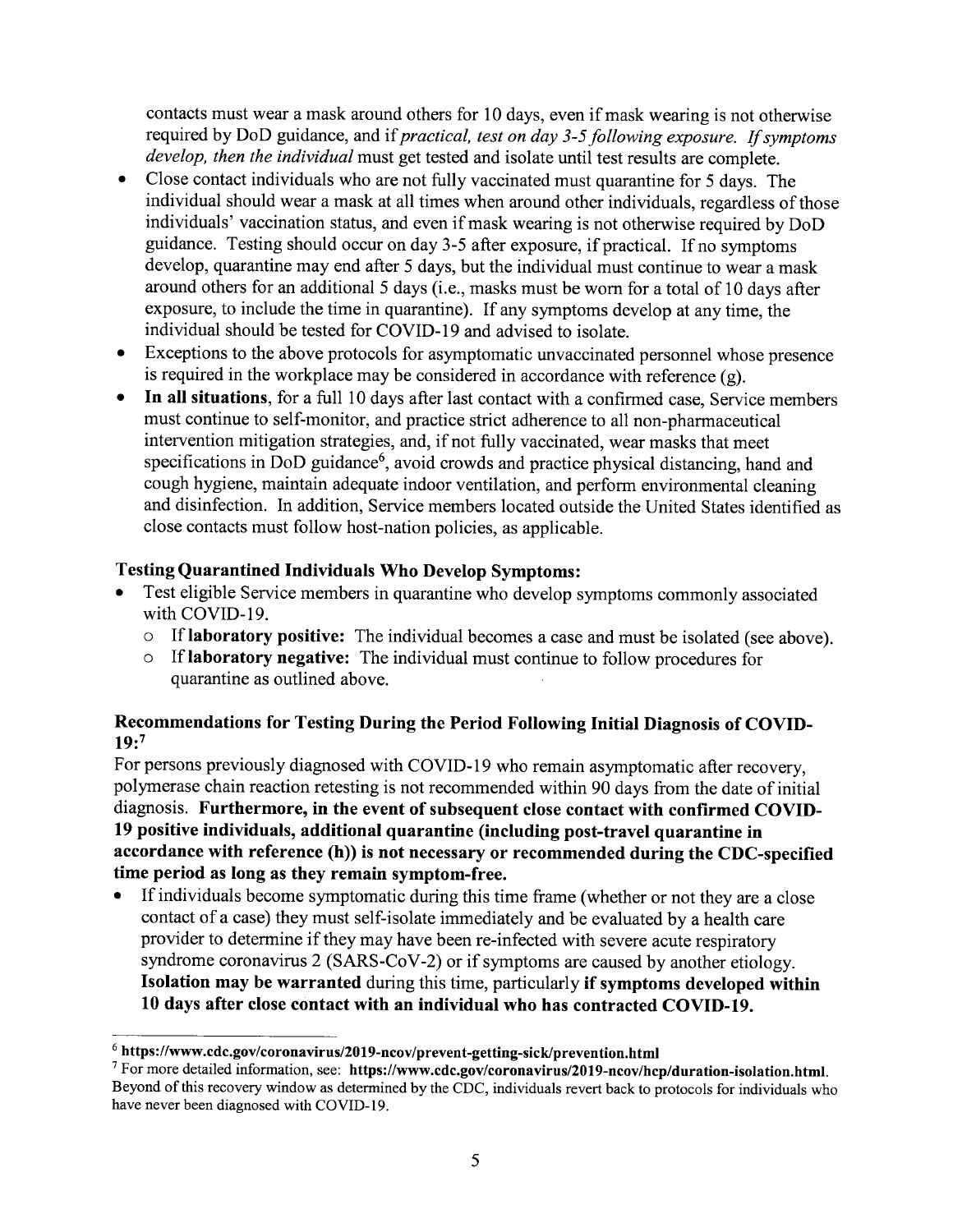<sup>o</sup> If reinfection is confirmed or remains suspected, the individual concerned must remain under the recommended COVID-19 isolation until he or she meets the criteria for discontinuation of precautions - for most persons, this would be 5 days after symptom onset and resolution of fever for at least24 hours, without the use of fever-reducing medications, and with improvement of other symptoms. In addition, consultation with an infectious disease specialist may be warranted, on a case-by-case basis. Following isolation, the individual must continue to wear a mask when around others for an additional 5 days.

Aircrew Notification: In situations where an individual is identified as a case within 72 hours after medical transport in the en-route care system, local public health authorities at the receiving military medical treatment facility (MTF), or at the closest MTF if the case is transferred to <sup>a</sup> civilian medical facility, must notify the regional Theater Patient Movement Requirements Center to initiate contact tracing and air crew exposure procedures.

Contacts of Contacts: There is no indication to quarantine asymptomatic individuals who are contacts of contacts; they should continue to self-monitor for symptoms.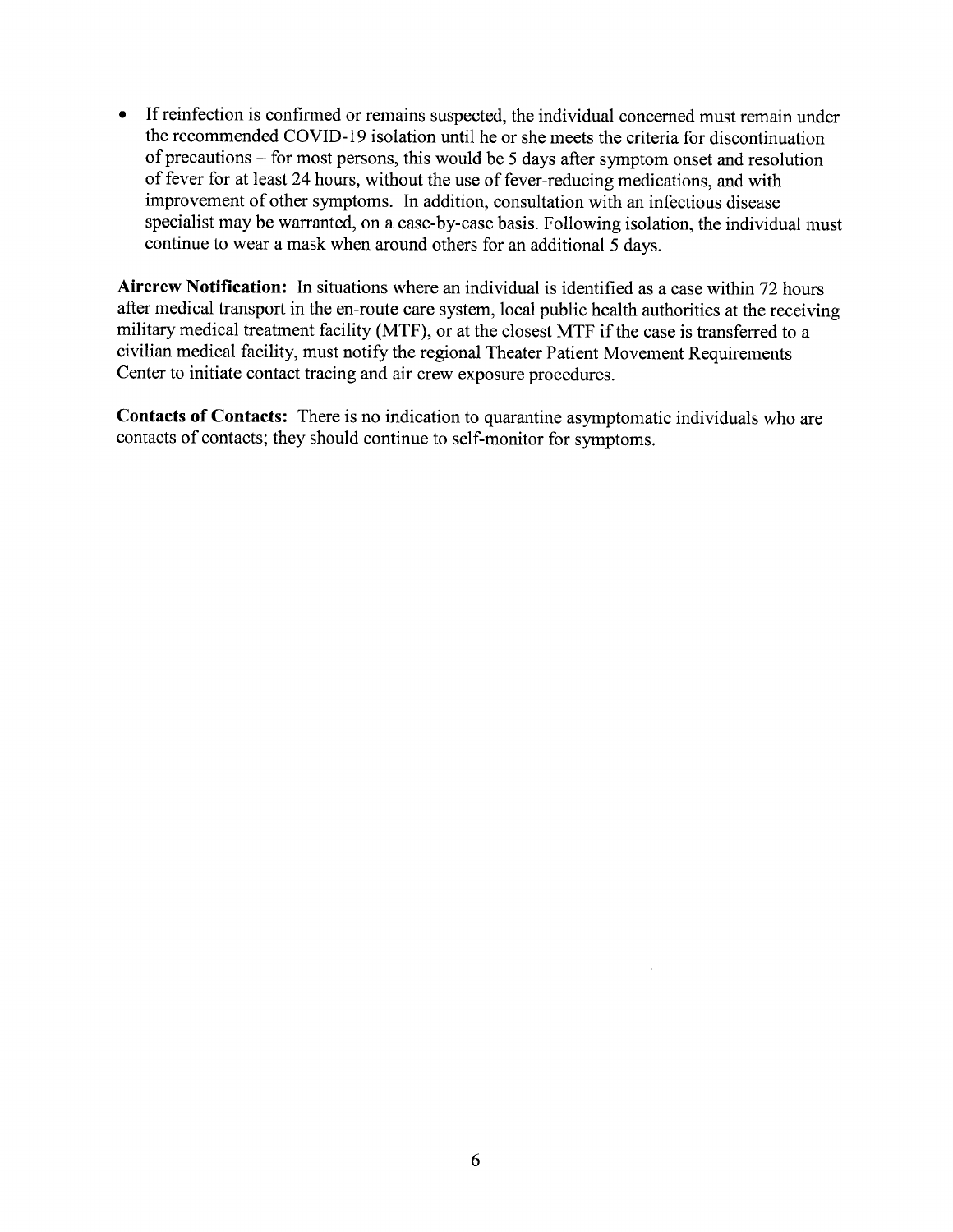### ATTACHMENT 2 References

- (a) Acting Under Secretary of Defense for Personnel and Readiness Memorandum, "Force Health Protection Guidance (Supplement 15) Revision 2 - Department of Defense Guidance for Coronavirus Disease 2019 Laboratory Testing Services," July 2, 2021 (hereby rescinded)
- (b) Acting Under Secretary of Defense for Personnel and Readiness Memorandum, "Force Health Protection Guidance (Supplement  $22$ ) – Department of Defense Guidance for Coronavirus Disease 2019 Surveillance and Screening Testing," July 21,202I
- (c) Department of Defense Instruction (DoDI) 6440.02, "Clinical Laboratory Improvement Program (CLIP)," May 29,2014
- (d) Deputy Secretary of Defense Memorandum, "Coronavirus Task Force Diagnostics and Testing Line of Effort Transition of Functions," May 3,2021
- (e) DoDI 6040.45, "DoD Health Record Life cycle Management," November 16,2015
- (f) DoDI6055.01, "DoD Safety and Occupational Health (SOH) Program," October 14,2014
- (g) Acting Under Secretary of Defense for Personnel and Readiness Memorandum, "Force Health Protection Guidance (Supplement 18) - Department of Defense Guidance for Protecting All Personnel in Department of Defense Workplaces During the Coronavirus Disease 2019 Pandemic," March 17, 2021
- (h) Acting Under Secretary of Defense for Personnel and Readiness Memorandum, "Force Health Protection Guidance (Supplement 20) – Department of Defense Guidance for Personnel Traveling During the Coronavirus Disease 2019 Pandemic," April 12, 2021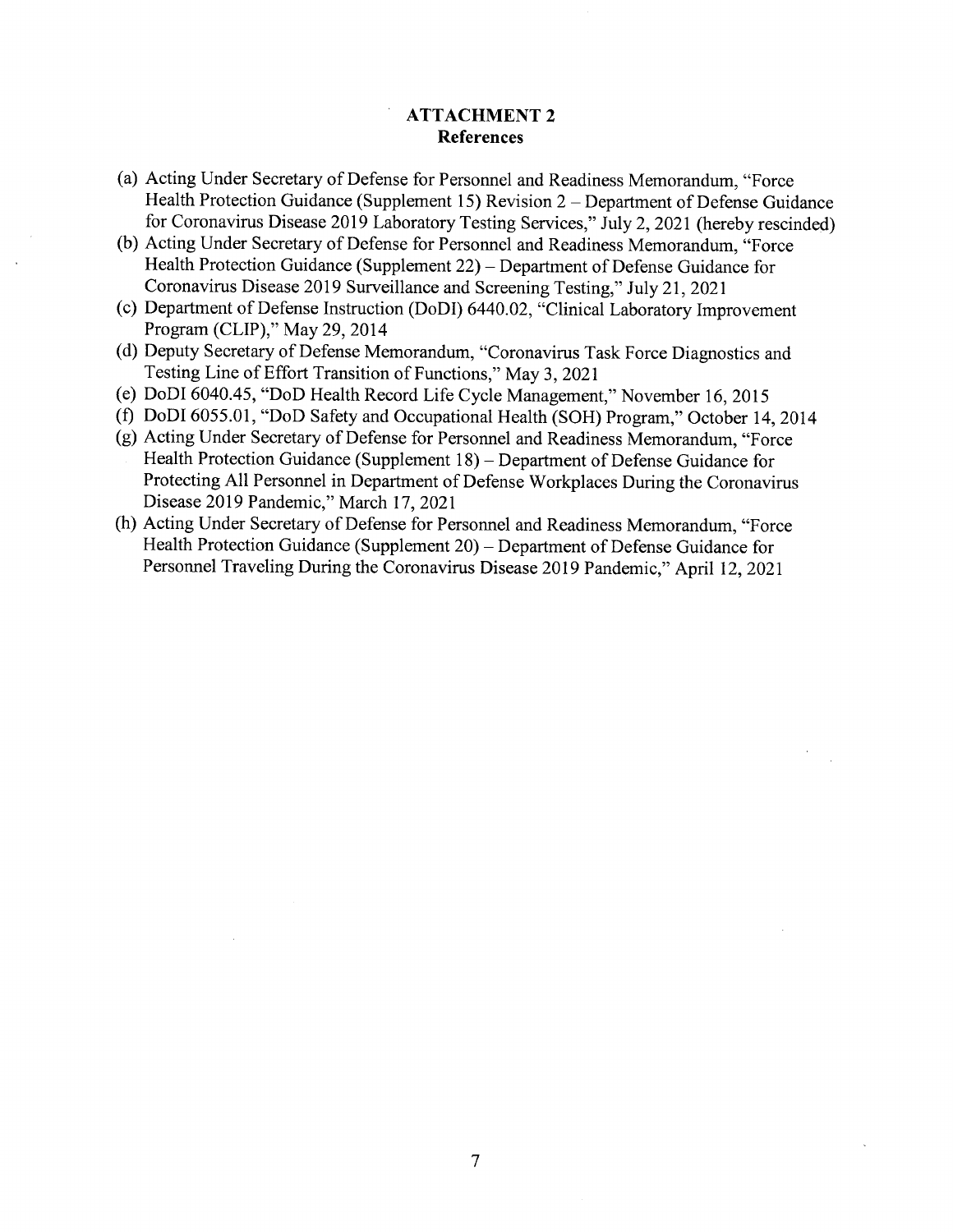

#### UNDER SECRETARY OF DEFENSE 4OOO DEFENSE PENTAGON WASH|NGTON, D.C. 20301-4000

# DEC 3 0 <sup>2021</sup>

## MEMORANDUM FOR SENIOR PENTAGON LEADERSHIP COMMANDERS OF THE COMBATANT COMMANDS DEFENSE AGENCY AND DOD FIELD ACTIVITY DIRECTORS

SUBJECT: Tools to Mitigate the Threat of the Omicron Variant of Coronavirus Disease 2019 in the Department of Defense

This memorandum provides an update on tools to mitigate the threat of the Omicron variant of coronavirus disease 2019 (COVID-I9) in the DoD.

The Omicron variant of the SARS-CoV-2 virus, which causes COVID-19, was first reported to the World Health Organization on November 24,2021. Even though much remains unknown about the new variant, evidence suggests that it is more transmissible than previous COVID-l9 variants. Even if the Omicron variant proves to be milder than other COVID-I9 variants, its transmissibility has the ability to overwhelm our health care systems and impact the operational readiness of our Forces. While the Omicron variant's characteristics may differ from other variants, the tools that we have successfully used throughout the pandemic, such as masking, physical distancing, teleworking, testing, and vaccination, remain effective and must be continuously implemented.

To that end, I remind you that the following existing tools protect the Force against COVID-19 infection:

#### Vaccination

- Vaccination with a COVID-19 vaccine remains the best tool to protect against COVID-I9 (including the Omicron variant).
- Leaders should urge their fully vaccinated personnel to receive an mRNA vaccine (i.e., Pfizer-BioNTech/Comirnaty or Moderna) COVID-I9 booster dose. Booster doses, while not mandatory, are essential to protect against breakthrough infections, which appear to be accelerated due to the Omicron variant.
- Military Health System leaders should closely monitor demand for boosters and increase capacity as needed.

## **Testing**

**Leaders should re-familiarize themselves with testing and quarantine procedures.** 

<sup>&</sup>lt;sup>1</sup> Under Secretary of Defense for Personnel and Readiness Memorandum, "Force Health Protection Guidance (Supplement 15) Revision 3 - Department of Defense Guidance for Coronavirus Disease 2019 Laboratory Testing Services," December 30,2021 (FHP Guidance (Supplement l5), Revision 3)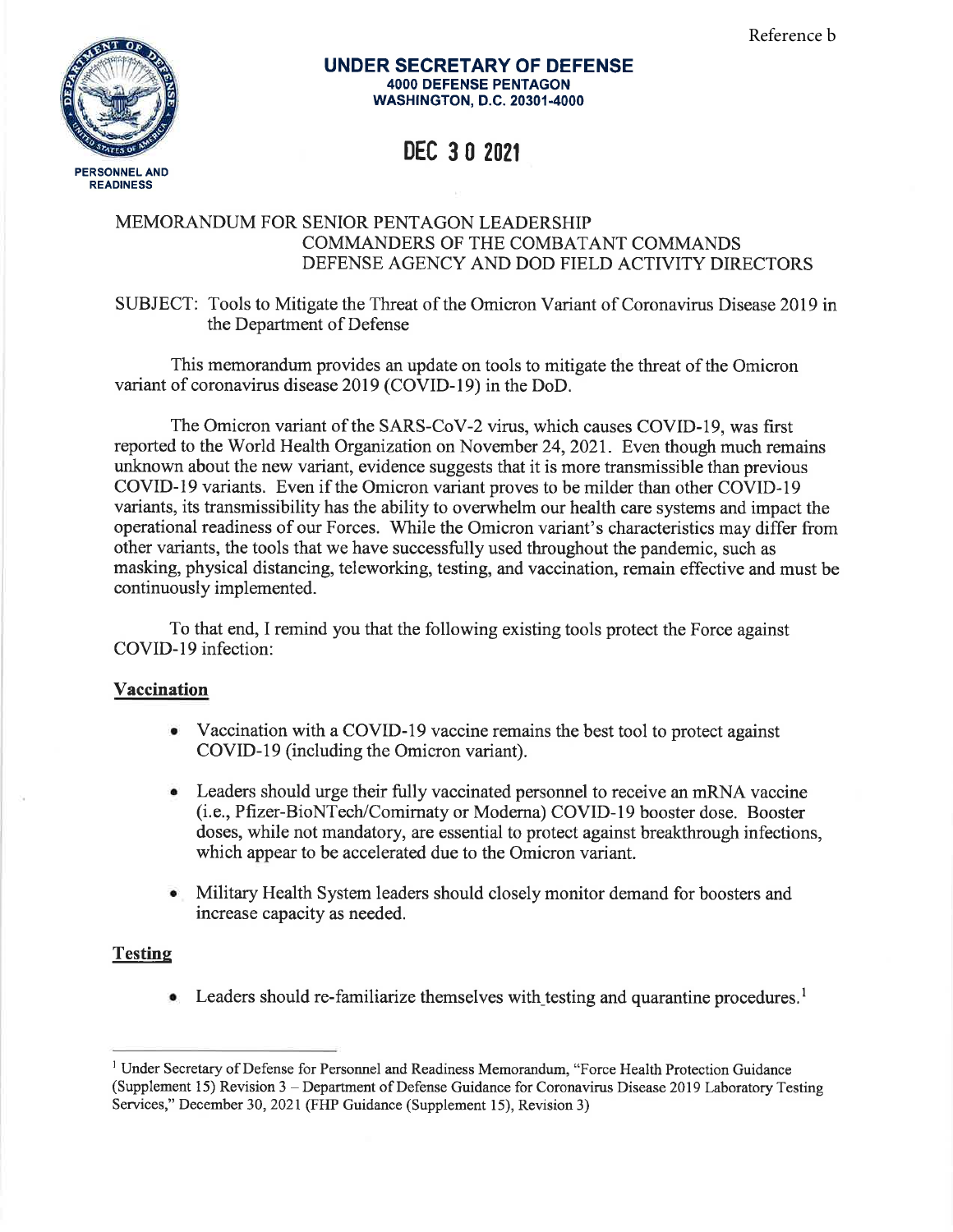- Leaders should ensure team members are staying at home if they are symptomatic.<sup>2</sup>
- Additional, updated guidance on testing is included in FHP Guidance (Supplement 15), Revision 3, located at: hffps://www.defense.gov/Spotlights/Coronavirus-DOD-Response/Latest-DOD-Guidance/.

## Maskine

- Leaders must ensure compliance with DoD guidance on the wearing of masks.<sup>3</sup> COVID-19 is an aerosolized virus that circulates in closed settings and spreads easily in office settings. o
- Leaders must combat COVID-I9 fatigue. Data suggests that individuals have become more relaxed in masking and physical distancing in office and close congregant settings. o
- $\bullet$ Guidance on masking is included in the Secretary of Defense Memorandum, "Use of Masks and Other Public Health Measures," February 4,2021.

#### Other Non-Pharmaceutical Measures

- Due to the rapid rise of Omicron, installation commanders should be prepared to rapidly increase Health Protection Condition (HPCON) levels if case counts rise. The HPCON framework<sup>4</sup> provides a mechanism by which to increase or decrease the use of non-pharmaceutical measures, such as physical distancing, depending on local surrounding community case counts.
- DoD Components should ensure that their subordinate units are following DoD guidance with respect to non-pharmaceutical measures.
- Ventilation has been shown to limit the spread of COVID-19. If in an office space, seek opportunities to increase air flow (as appropriate based on security and other measures). Subject to mission requirements, commanders and supervisors must assign telework if possible to decrease normal space occupancy.

#### Recommended Communication

• I urge you to communicate at all levels to emphasize the importance of prevention Model the way.

<sup>&</sup>lt;sup>2</sup> Under Secretary of Defense for Personnel and Readiness Memorandum, "Force Health Protection Guidance (Supplement l8) Revision l-Department of Defense Guidance for Protecting All Personnel in Department of Defense Workplaces During the Coronavirus Disease 2019 Pandemic," March 17, 2021.

<sup>&</sup>lt;sup>3</sup> Secretary of Defense Memorandum, "Use of Masks and Other Public Health Measures," February 4, 2021 and Secretary of Defense Memorandum, "Goo' of Manhe and Secretary Secretary of Defense Memorandum, "Guidance for Commanders' Risk-Based Responses and Implementation of the Health Protection Condition Framework During the Coronavirus Disease 2019 Pandemic," April 29, 2021